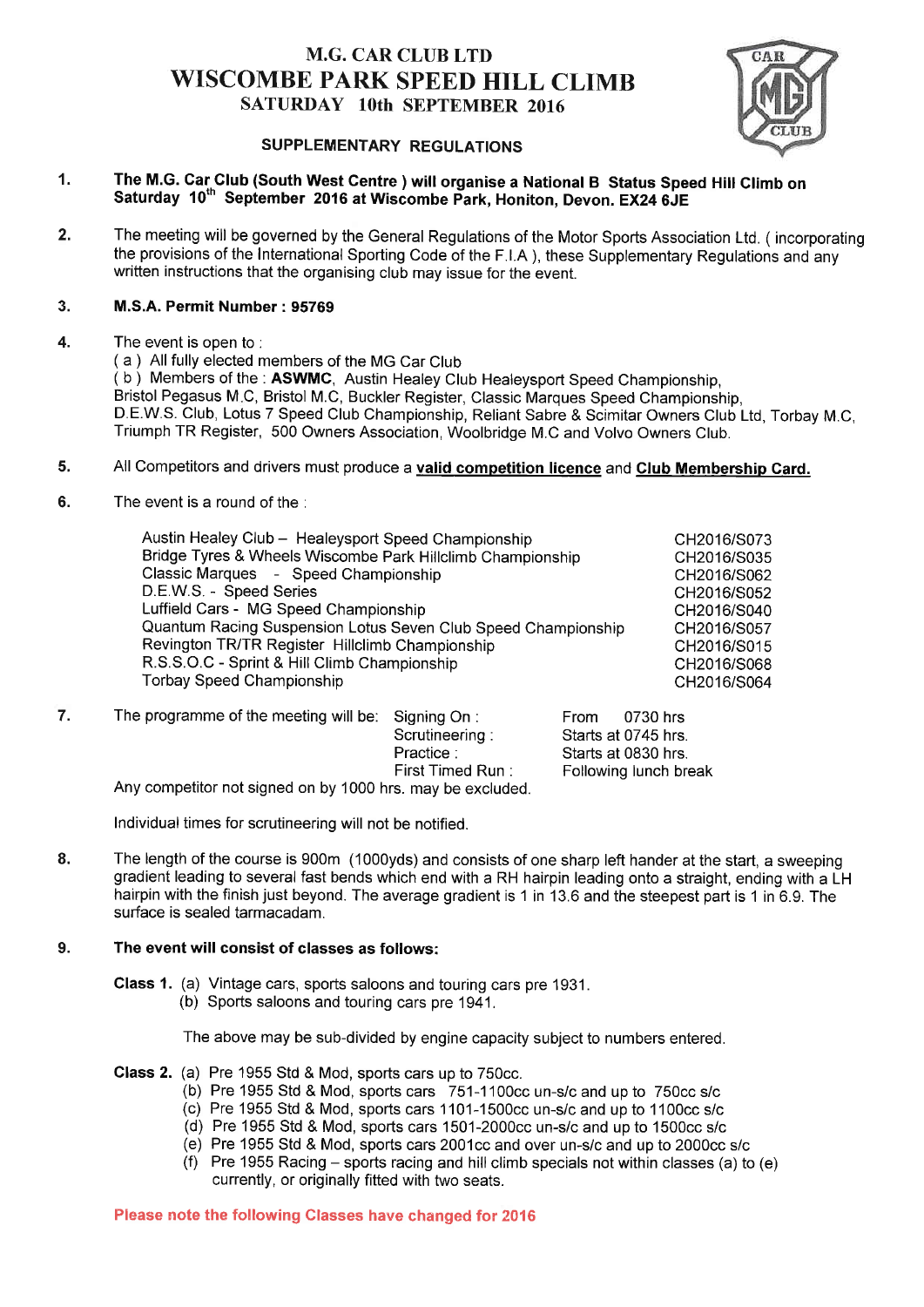| Class A1.        | Road-Going Series Production Cars up to 1400cc                                 |
|------------------|--------------------------------------------------------------------------------|
| A2.              | Road-Going Series Production Cars over 1400cc up to 1800cc                     |
| A3.              | Road-Going Series Production Cars over 1800cc up to 2600cc                     |
| A4.              | Road-Going Series Production Cars over 2600cc                                  |
| Class B1.        | Road-Going Specialist Production Cars. Car engines up to 1400cc                |
| <b>B2.</b>       | Road-Going Specialist Production Cars. Car engines over 1400cc up to 1800cc    |
| <b>B3.</b>       | Road-Going Specialist Production Cars. Car engines over 1800cc and M/C engines |
| Class C1.        | Modified Series Production Cars up to 1400cc                                   |
| C2.              | Modified Series Production Cars over 1400cc up to 1800cc                       |
| C <sub>3</sub> . | Modified Series Production Cars over 1800cc                                    |
| C <sub>4</sub>   | Modified Specialist Production Cars. Car engines & M/C engines                 |
| Class D1.        | Sports Libre Cars up to 1800cc                                                 |
| D2.              | Sports Libre Cars over 1800cc                                                  |
| D3.              | <b>Rally Cars</b>                                                              |
| Class E1.        | Racing Cars up to 1100cc                                                       |
| E2.              | Racing Cars over 1100cc up to 1600cc                                           |
| E3.              | Racing Cars over 1600cc up to 2000cc                                           |
| E4.              | Racing Cars over 2000cc                                                        |
| Class 3.         | Austin Healey Club Healeysport Speed Championship                              |
| Class 4.         | Classic Marques Speed Championship                                             |
| Class 5.         | Downton Engineering Works Social Club Speed Series (DEWS)                      |
| Class 6.         | Lotus 7 Speed Championship                                                     |
| Class 7.         | Reliant Sabre & Scimitar Speed Championship                                    |
| Class 8.         | Revington TR/TR Register Hillclimb Championship                                |

The organisers reserve the right to transfer a car out of the class in which it was entered if it is deemed necessary by the organisers in the spirit of these regulations.

The organisers' decisions on classification shall be final and the right is reserved to sub-divide or amalgamate classes at their discretion.

All vehicles must comply with M.S.A. Technical Regulations as appropriate. In addition particular notice should be taken of Section S in the 2016 MSA Yearbook :

Competitors attention is specifically drawn to the requirements of :

GR S.10.1.3 which states : Road-Going Specialist Production, Modified Series Production Cars and Modified Specialist Production Cars must comply with GR K.1.6.1 or K.1.6.2 and GR S.10.1.11 which states : Hill Climb Sports Cars, Sports Libre Cars and Racing Car must be equipped with a currently homologated FIA safety harness complying with K.2.1.3 or K.2.1.4

Also : GR 5.9.2.1 particularly with regard to the fitting and wearing of an FIA approved FHR device, if required, in accordance with K.10.4 and 5.9.2.1

## 10. Awards will be presented as follows :

| $\star$     | Fastest Time of Day:              | An Award                                               |
|-------------|-----------------------------------|--------------------------------------------------------|
| $\pmb{\pi}$ | The Cider Apple Trophy:           | For the best time by an MG T-Type.                     |
| $\star$     | The Don Smith Trophy:             | For the best time by an MG MMM Car                     |
| $\star$     | <b>Bristol Motor Company Cup:</b> | Best performance by an MGCC member driving an M.G. car |
| $\star$     | I st in each Class                | An Award (subject to 3 starters)                       |
| $\star$     | 2nd in each Class                 | An Award (subject to 6 starters)                       |
| $\star$     | 3 rd in each Class                | An Award (subject to 9 starters)                       |
| $\star$     | Fastest Time by a Lady Driver:    | An Award                                               |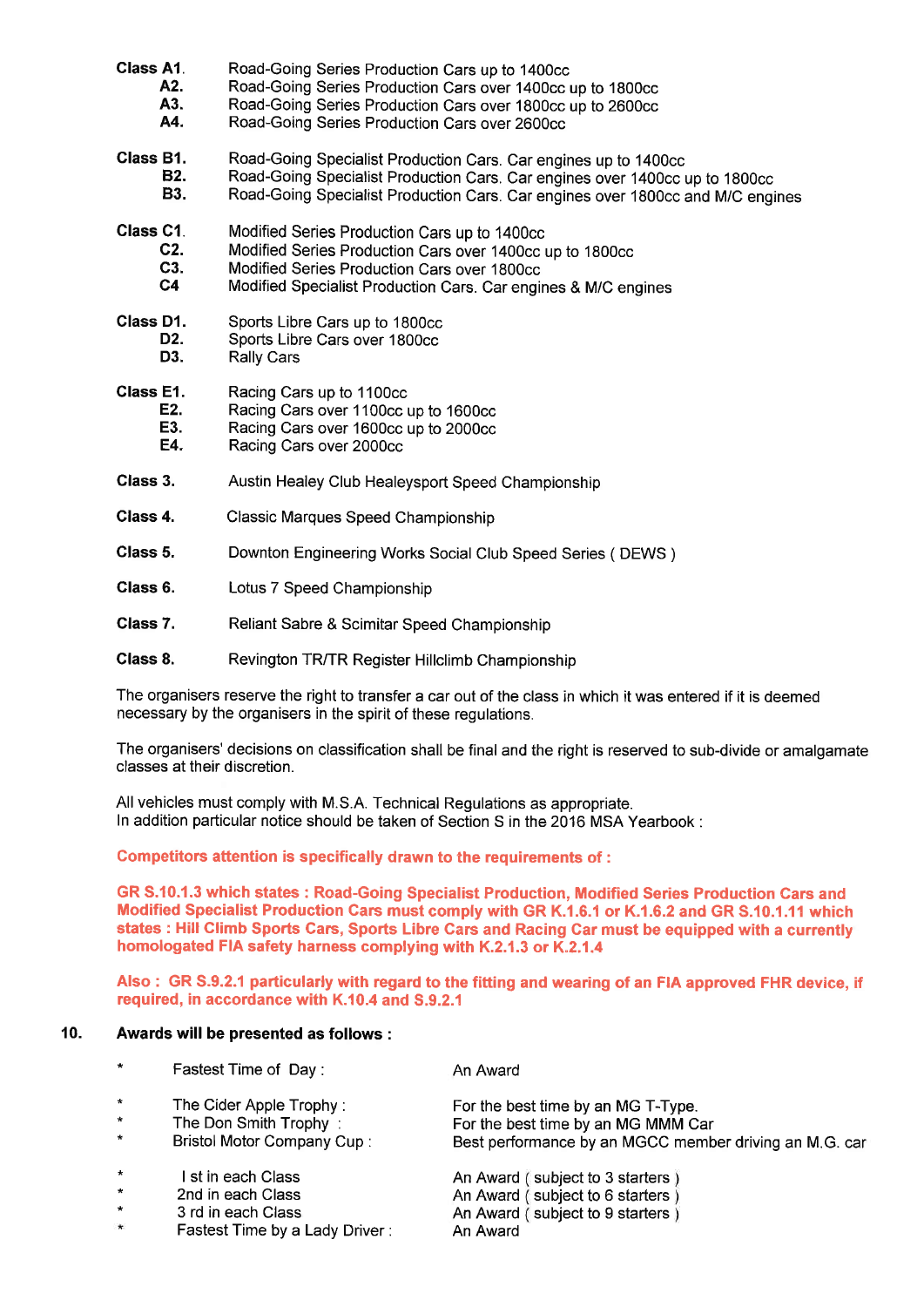No competitor may win more than one Award with the exception of the Fastest Time by a Lady driver. MG Trophy's and Cup awards take precedent over class position.

Trophies are returnable after a period of eleven months. Winners of these awards will also receive the appropriate perpetual award. Awards will be presented at the MGCC SW Centre Annual Dinner on Saturday February 25<sup>th</sup> 2017 at The Limpley Stoke Hotel, Nr Bath ( or forwarded thereafter ).

- 11 The entry list opens with the publication of these regulations and closes finally on Sat 3rd September 2016. The entry fee is £80. Entries must be made on the official entry form and be accompanied by the appropriate fee. Cheques made payable to MG Car Club Ltd which will not be presented to the bank until the closing date.
- The Entries Secretary to whom all entries must be sent is : Bruce Weston, Paddock Lodge, Gherry Pie Lane, Sparkford, Yeovil, Somerset. BA227AT. 01963 440941: Email address : bruceweston@tiscali.co.uk 12
- The maximum entry for the meeting is 145 including reserves. The minimum is 60. The minimum for each class is 3. Should any of the above minimum numbers not be reached, the organisers have the right to either cancel the meeting or amalgamate classes as necessary. 13.

Entries will be selected and acknowledged strictly in order of postal receipt. Emailed copies of an entry will only be acknowledged once a cheque has been received.

Entry fees may be refunded :

| Up to closing date of entries - 3rd September- |                          | Full refund  |
|------------------------------------------------|--------------------------|--------------|
| Up to 6th September                            | $\overline{\phantom{0}}$ | Half refund: |
| After 8th September                            | $\overline{\phantom{0}}$ | No refund    |

In the event of cancellation the sum of £10 will be deducted from each entry for administration expenses.

Any Competitor failing to secure an entry will be notified by the Entries Secretary at or before the closing date.

 $14.$ Other officials are:

| M.S.A. Steward:                  | TBC                                                              |
|----------------------------------|------------------------------------------------------------------|
| Club Stewards:                   | Colin Rolls: Vic Fancy                                           |
| <b>Entries Secretary:</b>        | Bruce Weston                                                     |
| Secretary of the Meeting:        | David Mothersdill.                                               |
| Clerk of Course:                 | <b>Bruce Weston</b>                                              |
| Deputy Clerk of Course:          | Jon Pittard.                                                     |
| Chief M.S.A. Scrutineer:         | Tony Freeman                                                     |
| M.S.A. Environmental Scrutineer: | Paul Wright (with judge of fact M.S.A. Scrutineer: Tony Freeman) |
| Chief M.O. M.S.A. Paramedic:     | Dr Stuart Hateley                                                |
| <b>MSA Timekeepers:</b>          | South West Timekeepers: Peter Locke. Sarah Forsyth.              |
| Course Control:                  | Jennie Locke                                                     |
| Rescue :                         | <b>Westcountry Rescue</b>                                        |

- 15. Provisional Results : Will be published as soon as possible after each class has completed its run and displayed at the results caravan adjacent to signing on. Appeals should be made in accordance with GR. C6.3 ( page 72 ). Written confirmation will be fonruarded by post within 7 days
- 16. Protests : Any protest must be lodged in accordance with GR G5 ( page 71 ) The appropriate fee should accompany each protest.
- 17. Cars will be directed to and positioned on the start line by the Start line official. Cars will start singly from a standing start with the car cutting a light beam at the start and will end by the car cutting a similar beam at the finish. The finish will be indicated by a banner over the finish line. Timing struts must be fitted in accordance with GR 510.9 ( page 344 )
- 18. Practice : All competitors will have the opportunity of two practice run after walking the course under official control which must be completed by 0830hrs. Any competitor who has competed at the venue within the past 3 months will not be required ( but is advised ) to walk the hill and may sign a declaration at signing on.
- Competitors will be identified by numbers which will not be provided by the organisers. Numbers to be in accordance with GR S9.2.5 ( page 342 ) 19.